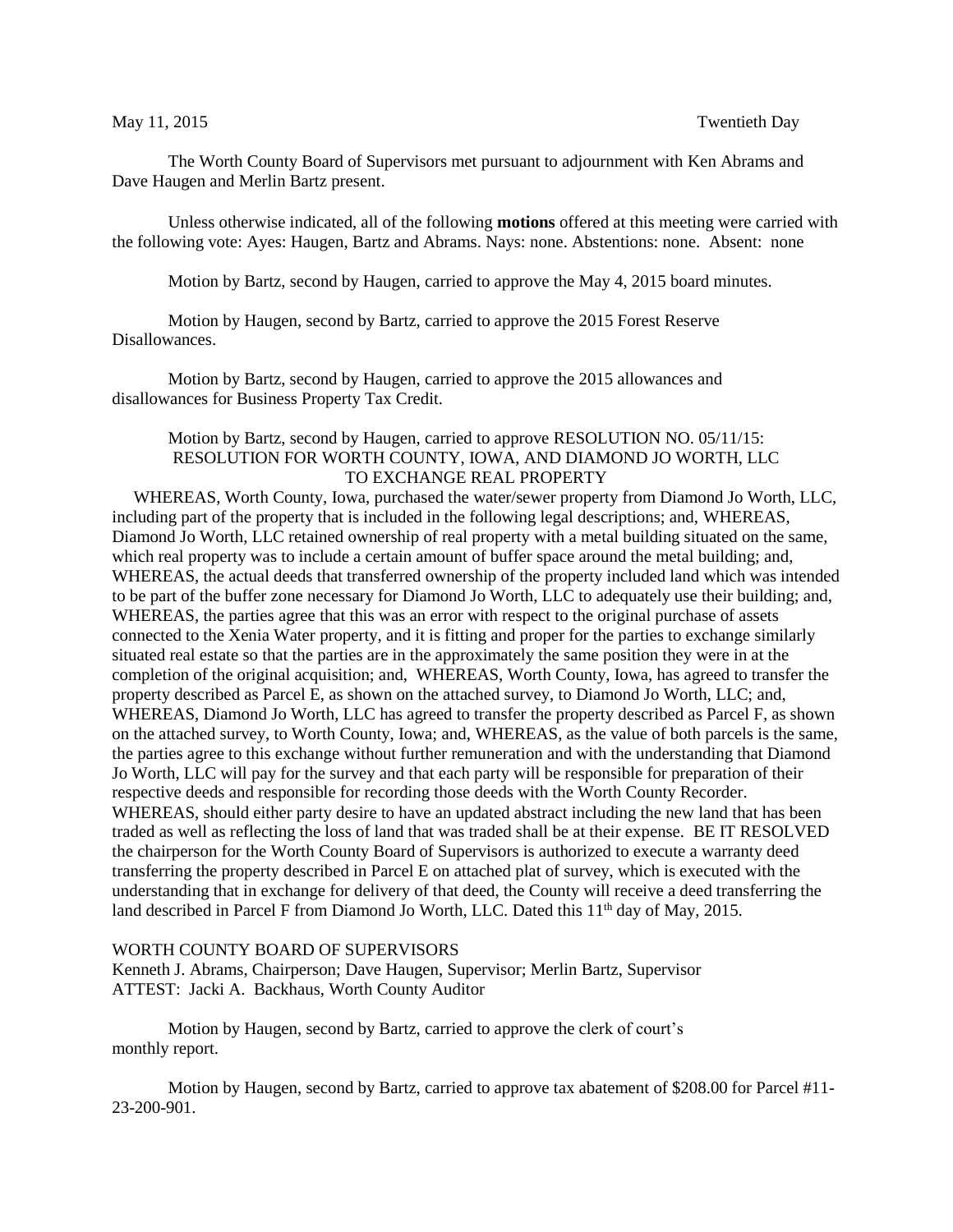Motion by Bartz, second by Haugen, carried to approve the First Amendment to the Cooperative Reimbursement Agreement Between the Floyd County (Host) Political Subdivision and the Department of Human Services, Bureau of Collections.

The following claims were paid:

| A & I Auto Body Inc                | Parts-Eng        | 1,903.06  |
|------------------------------------|------------------|-----------|
| AT&T                               | Service-E911     | 36.09     |
| Advanced Drainage Sys Inc          | Supplies-Eng     | 826.87    |
| Ag Power Enterprises Inc           | Parts-Eng        | 204.93    |
| Agvantage Fs Inc                   | Fuel-Gsr         | 13,409.94 |
| <b>Alliant Energy</b>              | Service-Shf      | 5,486.66  |
| Ameripride Services Inc            | Service-Gsr      | 34.90     |
| Anderson, Kimberly                 | Edu-Trs          | 33.60     |
| Aramark                            | Service-Eng      | 291.87    |
| B & J Water Conditioning Inc       | Service-Phd      | 143.50    |
| <b>Bcn</b> Telecom                 | Service-Gsr      | 131.33    |
| Berge, Larry                       | Fuel-Con         | 423.30    |
| <b>Black Hills Energy Inc</b>      | Service-Eng      | 287.98    |
| <b>Bmc Aggregates Lc</b>           | Rock-Eng         | 2,777.14  |
| <b>Bob Barker Company Inc</b>      | Supplies-Shf     | 43.85     |
| <b>Bp</b>                          | Fuel-Eng         | 108.86    |
| <b>Brookview Animal Health Inc</b> | Service-Shf      | 277.48    |
| <b>Businessware Solutions Inc</b>  | Service-Dap      | 23.75     |
| Butler, Margie                     | Mileage-Shf      | 151.95    |
| <b>Card Center</b>                 | Equip-Dap        | 3,287.66  |
| <b>Carquest Auto Parts Inc</b>     | Parts-Shf        | 1,099.48  |
| Centurylink                        | Service-Eng      | 41.09     |
| Cerro Gordo Co Sheriff             | Service-Aty      | 16.00     |
| City Of Joice                      | Service-Eng      | 38.57     |
| <b>City Of Kensett</b>             | Service-Eng      | 44.20     |
| City Of Manly                      | Service-Eng      | 41.66     |
| City Of Northwood                  | Service-Eng      | 317.73    |
| Class C Solutions Group            | Parts-Eng        | 88.45     |
| <b>Cnh Capital Plus Account</b>    | Parts-Eng        | 612.90    |
| <b>Cummins Central Power Llc</b>   | Parts-Eng        | 374.09    |
| Dave Syverson Inc                  | Parts-Eng        | 126.28    |
| Des Moines Stamp Mfg Co            | Supplies-Aud     | 68.40     |
| <b>Falkstone Llc</b>               | Rock-Eng         | 1,329.26  |
| Farmchem Corp                      | Parts-Con        | 5.73      |
| <b>Fastenal Company</b>            | Parts Credit-Eng | 91.58     |
| Floyd & Leonard Auto Elec Inc      | Parts-Con        | 38.38     |
| Franks Repair & Towing Inc         | Service-Eng      | 89.00     |
| Greve Law Office                   | Exp-Aty          | 112.50    |
| Grp & Associates Inc               | Service-Phd      | 45.00     |
| Hanson, Jacob                      | Edu-Trs          | 33.61     |
| Harris, Dedra                      | Edu-Aud          | 30.35     |
| Haugen, David                      | Mileage-Sup      | 80.08     |
| Healthworks                        | Service-Eng      | 60.00     |
| Heartland Asphalt Inc              | Supplies-Eng     | 344.96    |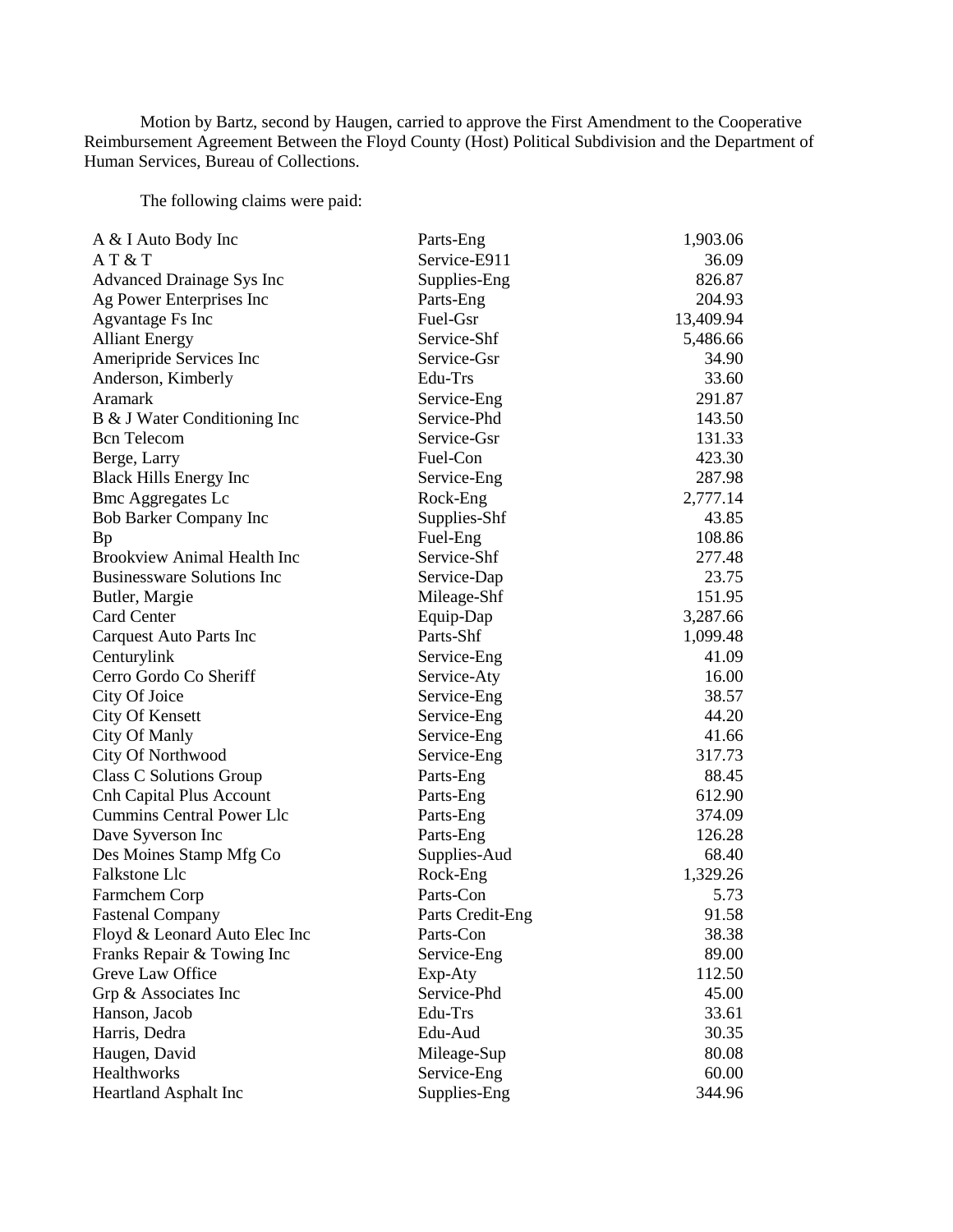| Hengesteg, Stephanie           | Edu-Trs        | 7.48     |
|--------------------------------|----------------|----------|
| Hilton Garden Inn Wdm          | Edu-Aud        | 533.12   |
| Hogan Bremer Moore Col Chapels | Service-Soc    | 2,000.00 |
| Huber Supply Co Inc            | Service-Eng    | 105.00   |
| Ia County Recorders Assn       | Supplies-Rec   | 101.00   |
| Ia Division Of Labor           | Service-Gsr    | 300.00   |
| Ia Prison Industries           | Supplies-Eng   | 5,155.05 |
| <b>Isaca</b>                   | Dues-Aud       | 125.00   |
| J & J Machining Welding & Fabr | Supplies-Eng   | 243.84   |
| Joe's Collision & Performance  | Service-Eng    | 112.05   |
| Johanns, Shellie               | Edu-Au         | 199.87   |
| Jorgensen, Amy                 | Edu-Trs        | 8.55     |
| Kruger, Thomas                 | Service-Con    | 29.00    |
| Larsen Plumbing & Heating Inc  | Service-Eng    | 1,016.88 |
| <b>Lawson Products Inc</b>     | Supplies-Con   | 292.91   |
| Lein                           | Edu-Shf        | 250.00   |
| Luther, Jesse                  | Edu-Shf        | 27.88    |
| Marco Inc                      | Service-Asr    | 218.56   |
| Martin Marietta Materials Inc  | Rock-Eng       | 615.17   |
| Mediacom                       | Service-Gsr    | 1,295.50 |
| Medline Industries Inc.        | Supplies-Phd   | 106.38   |
| Meyer, Russell                 | Reimb-Eng      | 71.78    |
| Mike's C & O Tire              | Tires-Eng      | 463.76   |
| Mireles, Sandra                | Mileage-Mha    | 346.32   |
| Napa Auto Parts                | Supplies-Eng   | 18.47    |
| Northwood Electric Inc         | Service-Gsr    | 78.18    |
| Northwood Sanitation Llc       | Service-Gsr    | 181.50   |
| <b>Olson Trading Post Inc</b>  | Parts-Con      | 144.11   |
| Plunkett's Pest Control Inc    | Service-Shf    | 50.00    |
| <b>Premier Cleaners</b>        | Service-Shf    | 50.50    |
| Printing Services Inc          | Supplies-Dap   | 410.57   |
| Pritchard's Of Northwood Inc   | Service-Shf    | 1,611.87 |
| <b>Ram Systems</b>             | Service-Phd    | 695.00   |
| Reinhart Food Service Llc      | Supplies-Shf   | 436.63   |
| Rohne, Joel                    | Mileage-It/Gis | 191.36   |
| Schumacher's Nursery           | Trees-Con      | 367.25   |
| <b>Silver Lake Cemetery</b>    | Appro-Vaf      | 232.00   |
| Singelstad's Hardware          | Supplies-Eng   | 45.00    |
| Sirchie                        | Supplies-Shf   | 77.85    |
| Supply Distribution Inc        | Supplies-Trs   | 433.82   |
| Think Joice Newsletter         | Service-Shf    | 12.00    |
| Toepfer Electric Inc           | Service-Eng    | 169.38   |
| Truax Company Inc              | Parts-Con      | 9.52     |
| Us Cellular                    | Service-Eng    | 147.88   |
| <b>Verizon Wireless</b>        | Service-Shf    | 1,284.91 |
| <b>Waste Management</b>        | Service-Sdp    | 2,801.26 |
| Winnebago Coop Telephone Assn  | Service-Sdp    | 1,028.04 |
| Worth County P H Petty Cash    | Postage-San    | 98.00    |
| <b>Worth County Secondary</b>  | Fuel-Phd       | 1,090.34 |
| <b>Xerox Corporation</b>       | Service-Dap    | 191.36   |